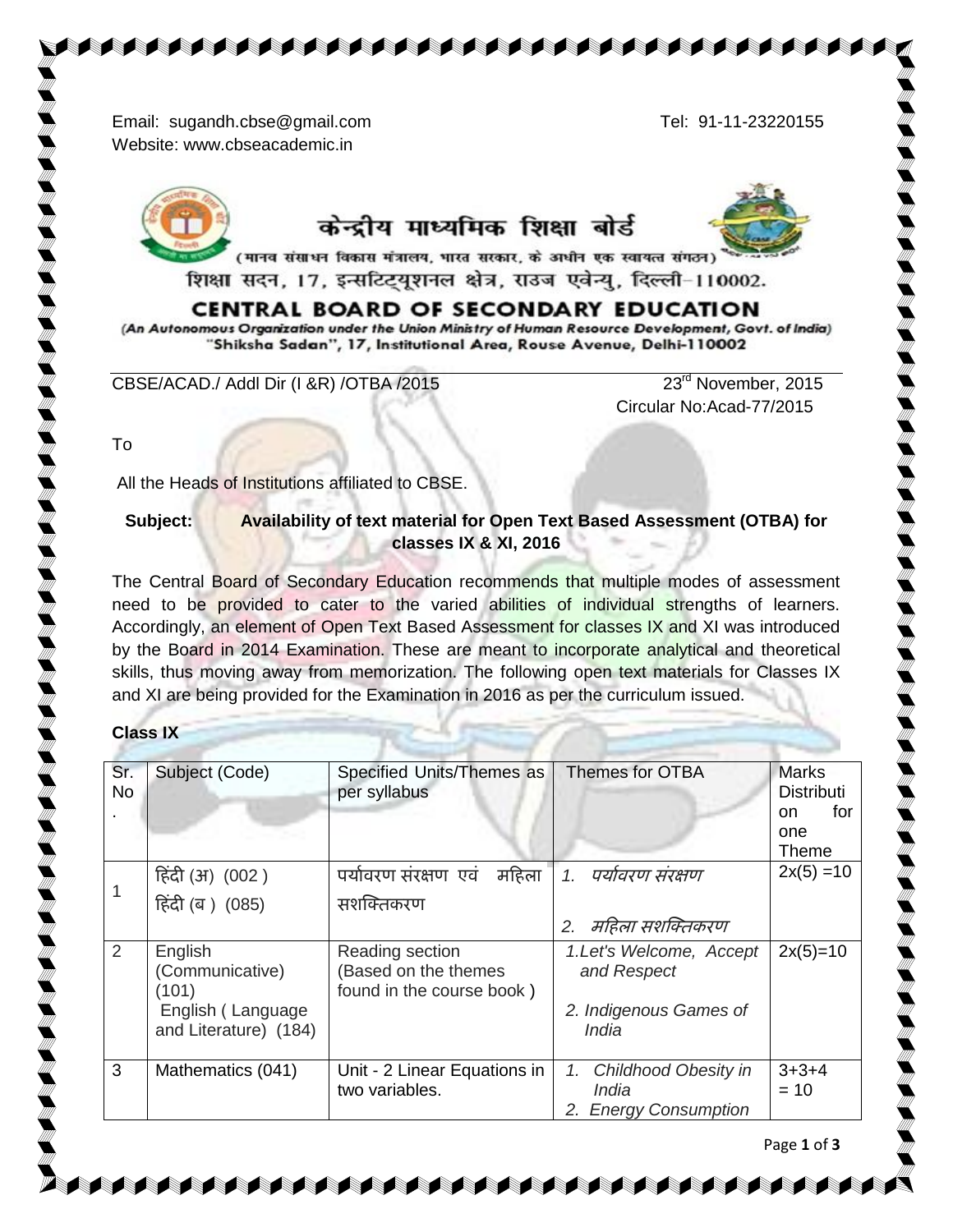|                 |                      |                            | <b>Electricity Bill</b><br>and     |                     |  |  |  |
|-----------------|----------------------|----------------------------|------------------------------------|---------------------|--|--|--|
| $\overline{4}$  | Science (086/090)    | Unit - IV: Our Environment | <b>Handling Drought in</b><br>1.   | $2 + 3 + 5$         |  |  |  |
|                 |                      |                            | our Country                        | $= 10$              |  |  |  |
|                 |                      |                            | 2. Conservation of Water           |                     |  |  |  |
|                 |                      |                            | <b>Bodies</b>                      |                     |  |  |  |
| 5               | Social Science (087) | Unit-IV; Economics (Food   | 1. Together We Rise                | $5+5=10$            |  |  |  |
|                 |                      | Security in India)         | 2. Food Security in India          |                     |  |  |  |
| <b>Class XI</b> |                      |                            |                                    |                     |  |  |  |
| Sr.No.          | Subject (Code)       | <b>Specified Units</b>     | Themes for OTBA                    | <b>Marks</b>        |  |  |  |
|                 |                      |                            |                                    | <b>Distribution</b> |  |  |  |
|                 |                      |                            |                                    | for<br>one          |  |  |  |
|                 |                      |                            |                                    | Theme               |  |  |  |
| 1               | Geography(029)       | Unit-5:Water (Oceans)      | 1. The Dynamic Ocean               | $5 + 5 = 10$        |  |  |  |
|                 |                      | (Hydrosphere)              | Current                            |                     |  |  |  |
|                 |                      |                            | 2. Ocean Resources                 |                     |  |  |  |
| 2               | Biology (044)        | Unit-V Human Physiology-   | 1. Take care                       | $5+5=10$            |  |  |  |
|                 |                      | (A)                        | 2. The Ambient Air                 |                     |  |  |  |
| 3               | Economics (030)      | Unit 6: Development        | <b>Special Economic</b><br>$1_{-}$ | $5 + 5 = 10$        |  |  |  |
|                 |                      | <b>Experience of India</b> | <b>Zones</b>                       |                     |  |  |  |
|                 |                      |                            | 2. Indo-Pak trade                  |                     |  |  |  |
|                 |                      |                            | relations                          |                     |  |  |  |

You may provide the contents to the students and teachers and encourage them for meaningful curricular transactions using OTBA. The detailed guidelines to teachers and frequently asked questions are enclosed for reference.

For any clarifications you may please contact Shri. Pramod Kumar T.K, A.P and J.D on 011- 23211574 or on email : pramodkumartk.cbse@gmail.com

Yours sincerely,

Suganoh Sharing

(Sugandh Sharma) Addl. Director (Research & Innovation) **Encl:** 

> Annexure 1: Guidelines to teachers for Open Text Based Assessment Annexure 2: Frequently asked Questions Annexure 3 : Open Text Material for Class IX, 2016 Annexure 4 : Open Text Material for Class XI, 2016

#### **Distribution:**

Page **2** of **3**